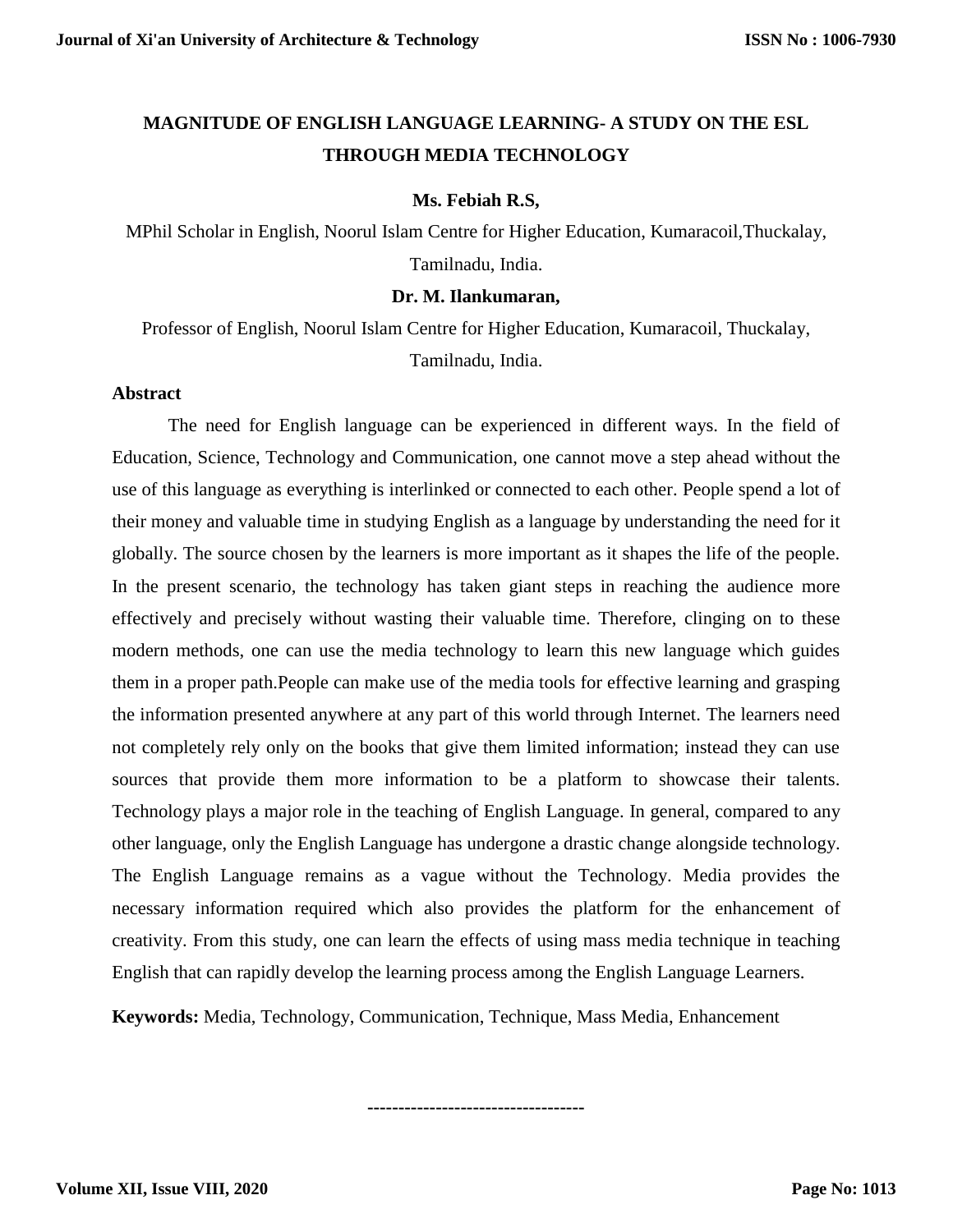# **Introduction**

The Word Lingua is a Latin word from which the term Language is derived. The term Lingua means tongue that has different interpretations. Language undergoes a continuous process of growth and therefore it is often referred to as a living phenomenon. The languages we speak these days have a different tone and slang that is different from that of the Language spoken by the ancestors.

"A Language is a device that establishes sound meaning correlations, pairing meanings with signals to enable people to exchange ideas through observable sequences of sound" (Ronal's W. Langacker)

Language is considered an expression of thoughts which the humans converse for their wellbeing. While going for the origin of the language, one must understand that it is not the language that has been developed over years but rather the human beings who developed over time so that they became capable of using the language. The natural communication system is the human language. It is not only used to express one's emotions but also to convey the information from generation to generation. The difficulty in studying the evolution of the language is that the evidence of the language is scattered. These spoken languages had not left any fossils behind but only the overall shape. It is obvious that in most of the religions the divine source provides the human with the language. If infants were allowed to grow up in an environment where they could not hear any language, it is said that the infants would spontaneously speak out the God given original language.

The human auditory system is present already and it functions even before birth. This early processing helps to identify the sounds in the environment. Thus, the human beings are able to make a connection between the sound and the things that produced that sound. There are four theories that hold the field.

- The bow-wow theory
- The ding-dong theory
- The pooh-pooh theory
- The gesture theory

# *The Bow-wow Theory*

This theory is highly related to the process of imitation. In this, the man attempts to imitate some characteristic sound of the object to which one refers. The infant adopts a similar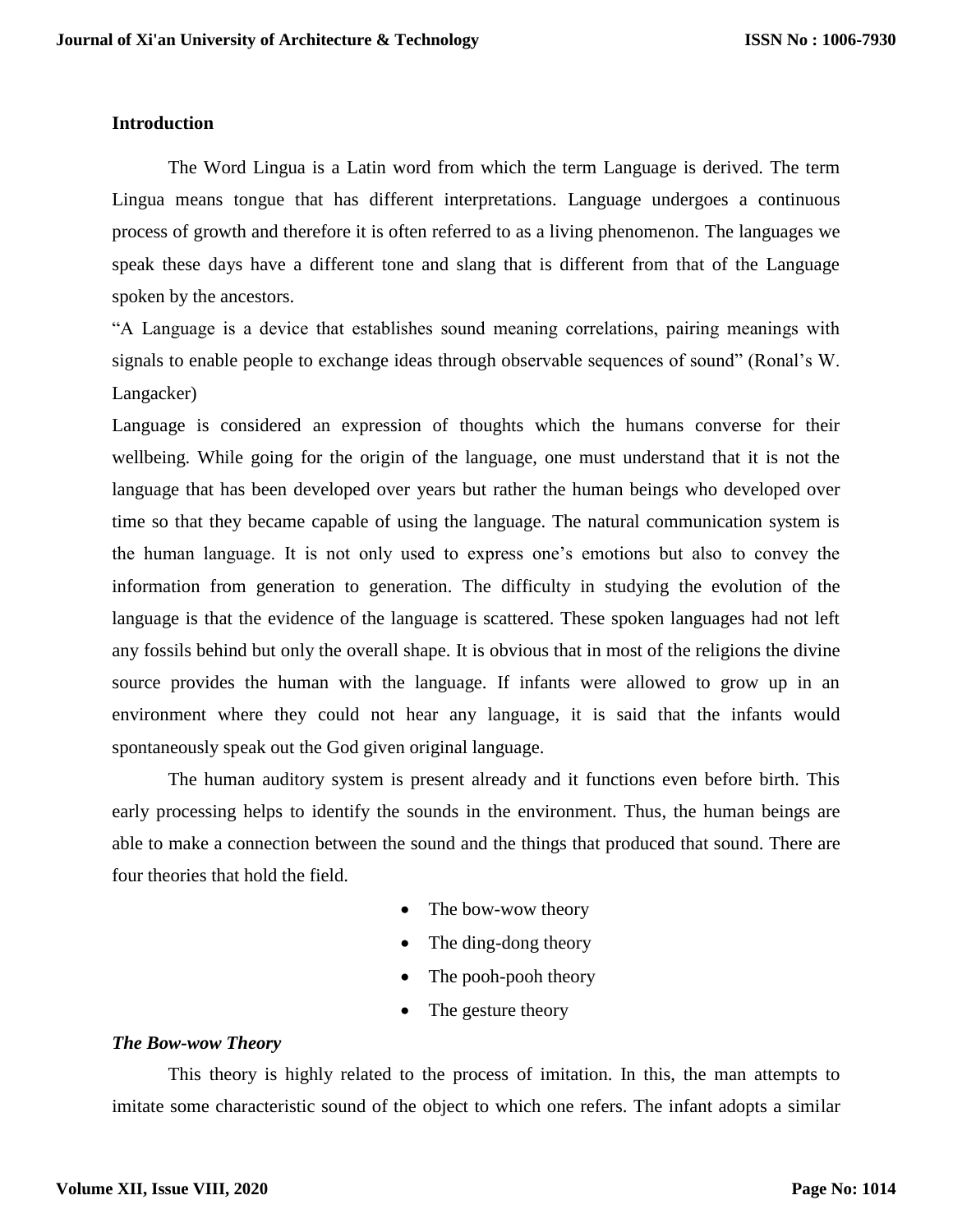method of expression one is reproducing the behavior of their ancestors many years ago, the thing that distinguishes a dog from other animals is the barking. The dog barks bow-wow and the child imitates it calling a bow-wow. The best example for this can be the snakes. One can identify it with the hissing sound and the water has a liquid sound.

## *The Ding-dong Theory*

This theory is particularly associated with a German philologist Max Muller according to whom, the beginning of the language is found in the sense of rhythm. This rhythm is innate in man even from the beginning state of one's existence and thereby it is related to the rest of the universe which is again rhythmical. It is the imitation of the movement rather than the imitation of the sound. The example for this is the swaying of the tree in the wind, the purling of the stream etc.

#### *The Pooh-pooh Theory*

This theory deals with the emotional interjections evoked by pain, pleasure, surprise, wonder etc. This is called pooh-pooh theory as the expressionis a scheme in the present day explanation of the principle. The term pooh-pooh is expressing contempt or disgust.

#### *The Gesture Theory*

This theory is put forth by Wilhelm Wundt and it was restated by Sir Richard Pager. According to him, the earliest method of communication started with the gestures stating that language is something natural and spontaneous. Even today when one beckons to a person he/she knew, the other person will come to them. Each and every gesture of hand while speaking is accompanied by a corresponding movement of the tongue or the jaw and thus the hand gesture came to be displaced. Thus, man passed from sign language to spoken language. These are the four major theories concerning the origin of the language.

# **The Theories behind the Teaching of English Language**

In teaching English as foreign or international language there are different methods which include structuralism, Behaviorism. Rationalism, Cognitive psychology, interactive approaches etc. This helps in knowing how the language learners accomplish their language proficiency. Being a professional English educator, they have to be familiar with the Language Proficiency.

#### *Structuralism and Behaviorism*

This is mainly based on description which includes observation of the performance, analyze and reinforcement for the students. According to this structuralism, one's language is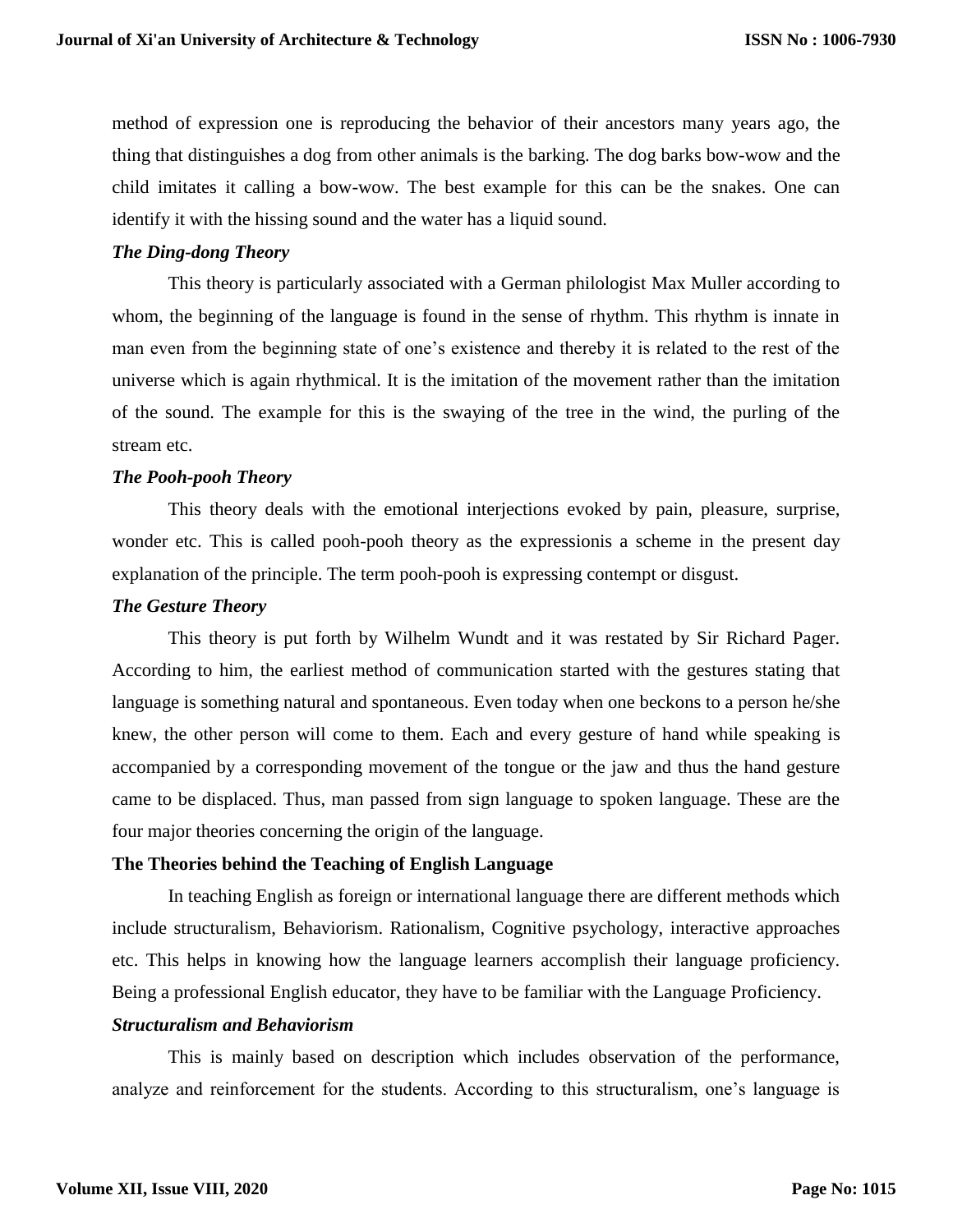learned from observation of human language and recognizing the differences among different structures etc. Behaviorism is based on psychology and education mainly in illustrating how a language is automatically produced by a person.

#### *Rationalism and Cognitive Psychology*

According to this cognitive psychology, humans develop their ability through thinking and cognitive skills. It is said that meaning, understanding and knowing are the significant data for psychological study.

#### *Constructivism*

The language teaching is possible through interactive discourse and co-operative group leading. The language learners who are taught by this method will be fluent in their communication. In the globalized world, many English language teachers tend to define themselves through creative knowledge and activities by English as international language. From this, it is understood about the importance and the necessity of the language.

## **The Status of English Language in India**

In a country like India with the two sets of people going for and against the teaching of the English language, one cannot make any development. When people come up with new ideas, they easily ignore them and try to exclude them from the society. As a result, the teaching of the English language is highly affected and at the same time the language cannot be developed further. Nowadays, the Government is taking various measures to develop the language by bringing in easier methods of teaching the language to the students. However, the people are still doubtful as to follow the new methods or not.

In India, it is said that English has become the language of the elite. People think that the prosperity lies behind the fact that learning English as a first language can improve them by different means. People opposing the teaching of English Language say that it is unable to afford the English education by private method as they are using English as a medium of instruction in schools to assuage the demand of the poor. Thus the favoritism shows the English language can actually destroy the culture, and the new generation will not know anything about their mother tongue.

In the case of India, it is better to teach multiple languages so that the individuals can operate at the global level. It also aims to bring together local communities that the learners are separated by the economics of language.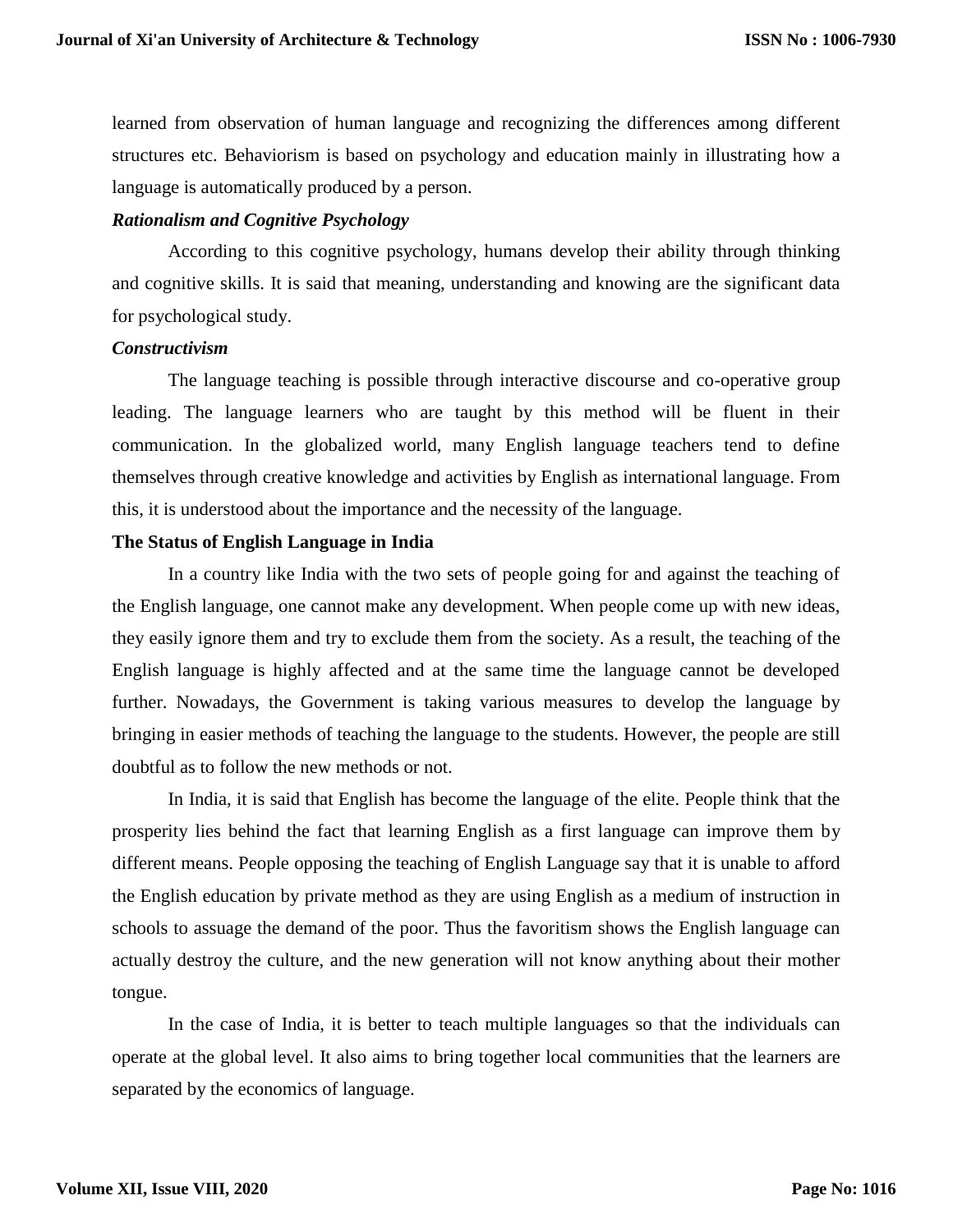#### **The Importance of English Language**

The importance of the English language is increasing these days. The Schools and Colleges are trying their best to teach the students the language at a higher level. Even people desire to speak the language, at least, in the basic level for their survival. In the present era, the English language is an international language. While travelling to the English speaking countries,people may not feel hesitant to communicate to another if they are well versed with the language. Even the education system has brought in various methods to teach the language. So the language is learned by an individual at a very young age. As the learners move on in their life, they can tackle the situation with their language. The individual will have a free flow of language as it has been taught to him from the earlier days in his life.

# **Effective English Language Teaching through Media**

Learning a language other than one's own language is a difficult as well as a conscious process. It is conscious as one has to have some knowledge about the language. It is not possible to carry out without the basic foundation. It becomes difficult when one has to work a lot with the cognitive models in an environment where they have limited facilities. The second language is the language that is learned after the first language. The second language is acquired only after the first language. The first language refers to the language one speaks since birth. It can be the language of one's parents or the people who are around the learner. It is also called the language of the caregivers. The caregivers are the people with whom one spends a lot of time in their childhood days. Media Technology is defined as the means or method that supports the human beings in promoting the communication over distances based on the time and space. Media Technology serves as a composer, creator and a producer in managing the information. The need for media is increasing day by day and the role played by media in the life of an individual is irreplaceable. In the Modern days, the children are encouraged to use the media tools inside the classroom. Also, the method of teaching followed these days is entirely different from that of the one that is used in the earlier days. The reason behind this is the large number of students present in the classroom. The best way to gain the attention of the students who range more than sixty in a classroom is to play certain video clips and audios that boost their attention.

The Digital Media and the Technology has brought a change in the way of teaching, presenting the matter in an effective manner and solving the queries of the students. There is a great technology behind this where the message is transmitted. It is Robert Reuter who has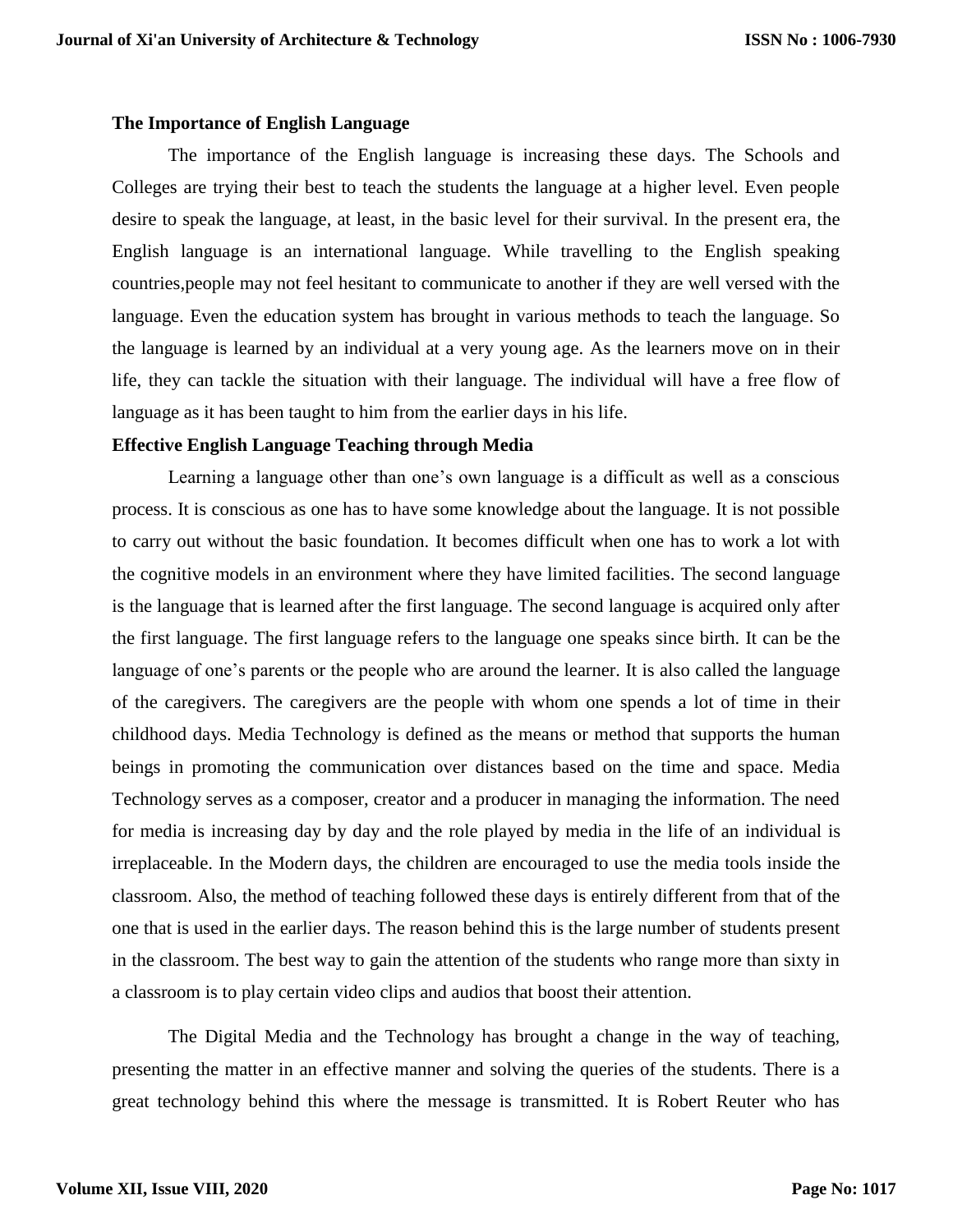introduced people to the world of Media and he has put certain efforts in making the process of teaching easier for the teachers. There are different online tools that make the process of learning easier. The Blackboard method of teaching and the normal lecturing method of teachers where the teacher stands in the front and teach the students which cannot be called as the standard model of teaching that can transmit the knowledge into the students. Even the teachers feel that they have been forcing something into the brain of the passive listeners. The students do not depend on the teachers these days as everything is present in the Internet sources. This type of event is called the imitation /modeling and it is skill oriented. The learners can initiate the learning process through documentation and exploration. The Digital Media and the tools related to this focus on Directed Teaching. The Media Technology includes some main factors namely the Sender, the Message, the Channel or the Medium, the Receiver and Feedback.

English is a language that is spoken more commonly helping the learners of the language to enhance their communication. The change in interaction is the basic foundation that paved the way for further development. In the olden days, everyone knew the different signs and symbols used then. In the mid-eighties people wrote letters to communicate with their friends and families. In the modern days the interaction between the people became less and they prefer short texts and messages. The technologies enabled the people to interact and connect shortly. They use short text messages to reply. People take this as a time saving factor as they do not have to sit for hours to write or read a text. The same method is implemented in the field of Education. With the change of technology, the teachers do not go for the chalk and board method as they do not want to write large essays and paragraphs. Instead the teachers started to use the smart boards, white boards, projectors and other smart gadgets for teaching.

The media technologies such as animation, pictures, video conferencing, chat rooms etc. have changed the world into a global community. Thus, it provides the students an opportunity to communicate well in the global community. In the second language teaching, the e-learning plays a major role where the students can hear things from the audios and they can write their points in the form of blogs. The environment provided by the media technology in the teaching of second language consists of specialized language learning activities that include video interaction where the students can record their own voices and hear later for correction. This also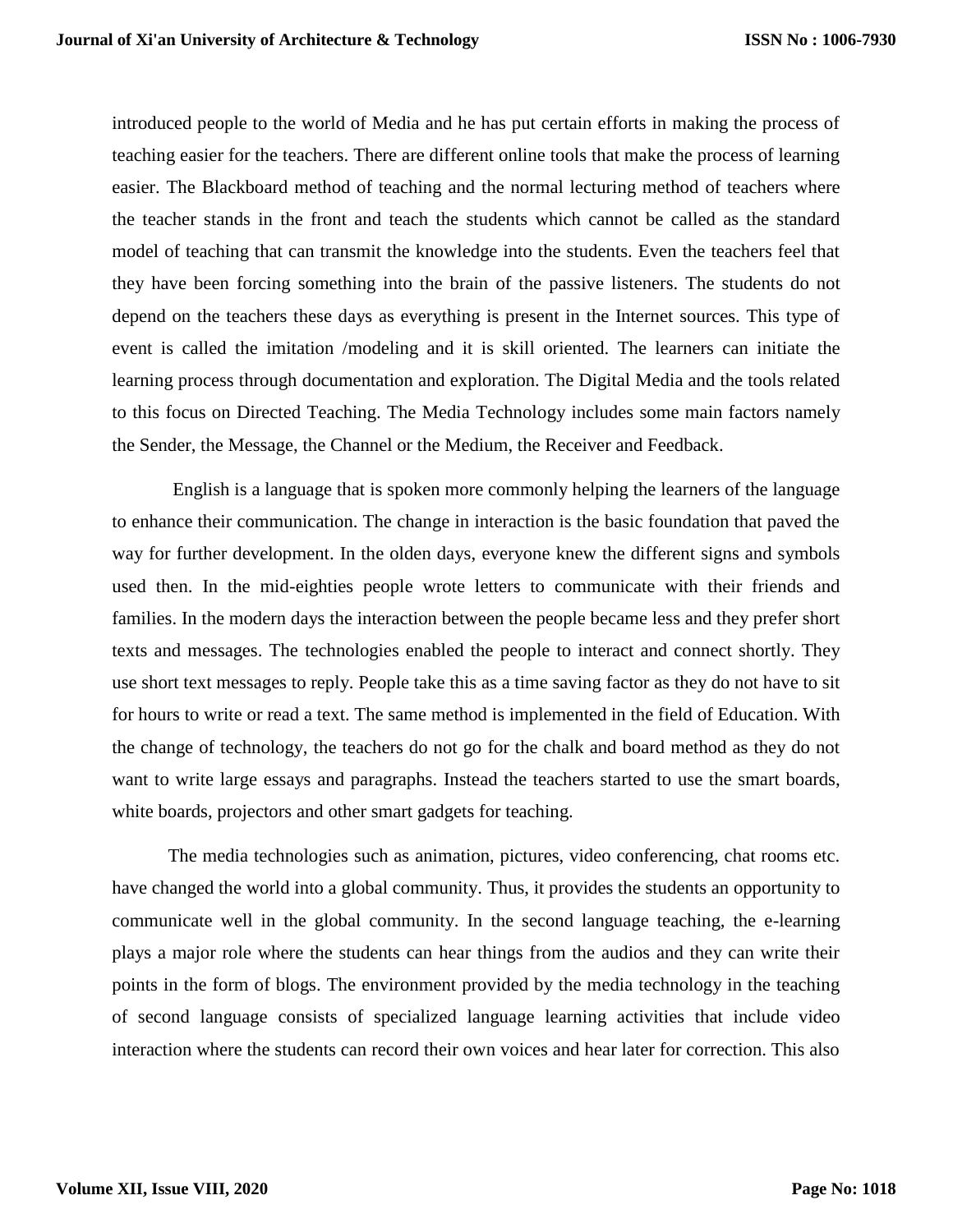provides a platform for the students to rely on custom-made materials that can link them to the world of Technology.

In the twenty first century, the teachers and students tend to have different groups in the social media. The commonly used groups are WhatsApp, Facebook, Instagram etc. The interaction between the teacher and the students take place within the group and even they can have casual talks. The interaction between the teacher and students include short texts that have great meaning behind. The texts that are used can improve the language when people try to use those words in their conversation. It is easy for the teacher to send a video in general to the group they have created and the students can watch and write their comments in the box. Even writing the comments needs good English. People know that in a social group their comments can be read by all and keeping this in mind they tend to use more standard words. When students post something they go for Standard English. All these show the importance of second language in the daily life. The students have shifted their method of content learning to learn seamlessly a lot of things. The media technologies such as animation, pictures, video conferencing, chat rooms etc. have changed the world into a global community which provides the students an opportunity to communicate well in the global community. The environment provided by the media technology in the teaching of second language consists of specialized language learning activities that include video interaction where the students can record their own voices and make corrections. This also provides a platform for the students to rely on custom-made materials that can link them to the world of Technology.

Instead of buying different materials and books at high cost, one can download the application in their mobile phones or computer that helps them in improving their second language. The audio clips for the pronunciation play an important role as one can hear the proper pronunciation with the help of mobile phone. With the help of text books one cannot study the pronunciation part effectively.

# **Online Tools that enhance effective learning**

#### *Italki*

Italki is an online platform that helps the teachers and students to connect as a group despite their language. The teachers and students can be from any nation and language background but they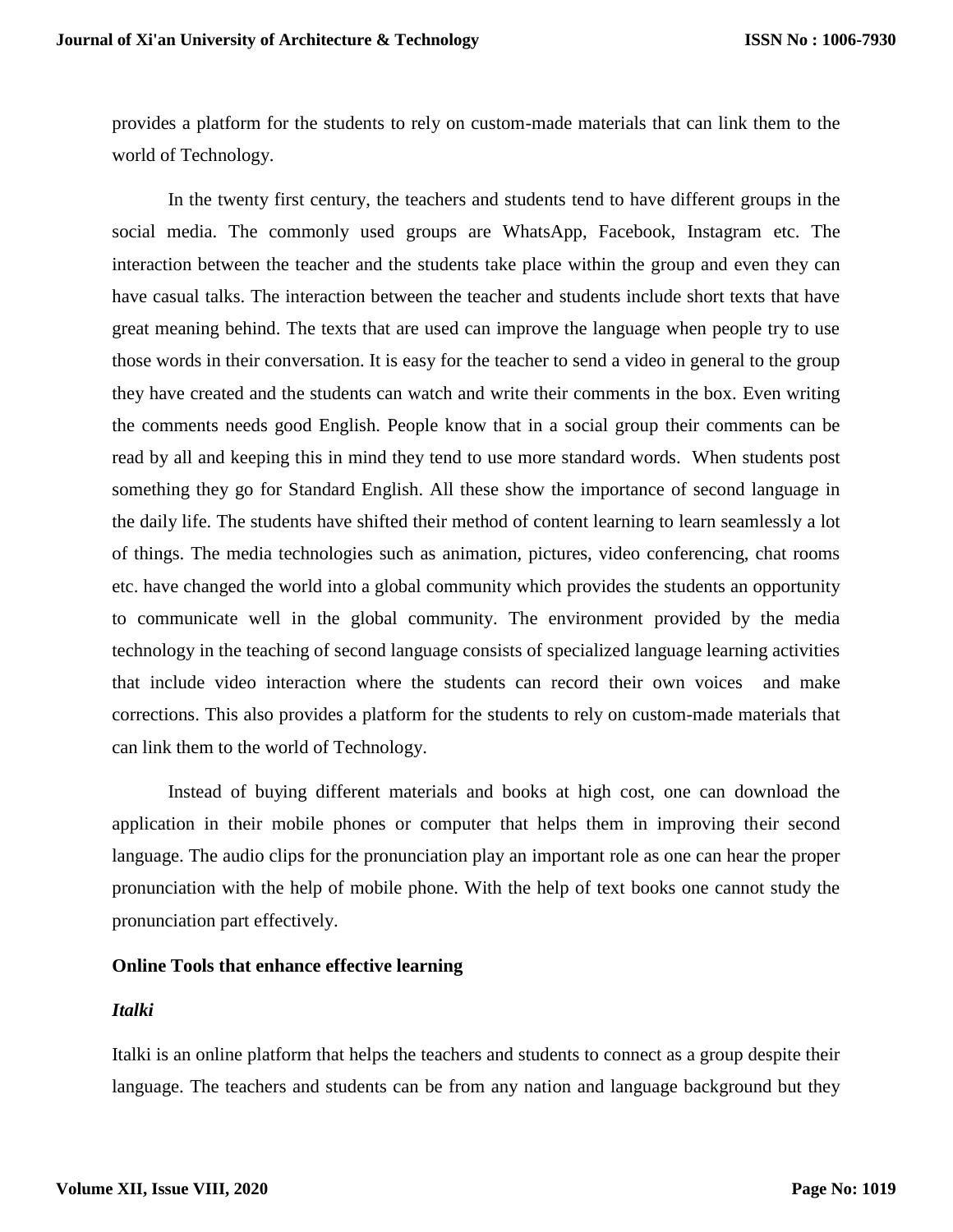are all connected to have discussions regarding the learning of English language. As the people are from different nations, they can clear doubts they have in other languages as someone will be there to explain which is not possible by any other means.

# *Pal fish*

The Pal fish is an online tutoring application that again connects people from every nook and corner of the world. A group of English speakers mostly native speakers is present who communicate with the group of students or the learners of English via Video chatting method. The Video chats sometimes happen as a group where the trainer addresses a group of 25 students together or individually based on the relation that is maintained between the student and the teacher. The teachers can follow certain method in designing the daily programs as a schedule or just move on with the conversations based on the English language that can improve one's pronunciation. By listening to their words, one can receive a clear cut idea of the pronunciation of different native speakers. The pronunciation and the accent of a British man differ from that of an American.

## *Culips*

Culips is another online tool that has a set of Listening based lessons in its assignment or homework. The duty of the student is to go through the lessons based on listening that has been posted for them by the trainer each day. The student must listen to the audio or video clipping carefully and answer the questions that havebeen attached to it. Different episodes are offered to teach new English termsevery day. The students are valued based on the response they give in return to the questions asked. The topics being discussed in this particular application is countless and endless.

#### *Memrise*

Memrise is an application or online tool that is known for teaching Phrases and Vocabulary. In this, the teacher can use a flash card or placard and display it to the student by posting it. By seeing it, the students have to take down the phrase or vocabulary and build a sentence with it and submit it the next day. It is practiced in such a way so that the students can memorize it by the time of writing it. When a word or phrase is written several times, it can easily be memorized. By building a sentence for the word or phrase one can easily remember the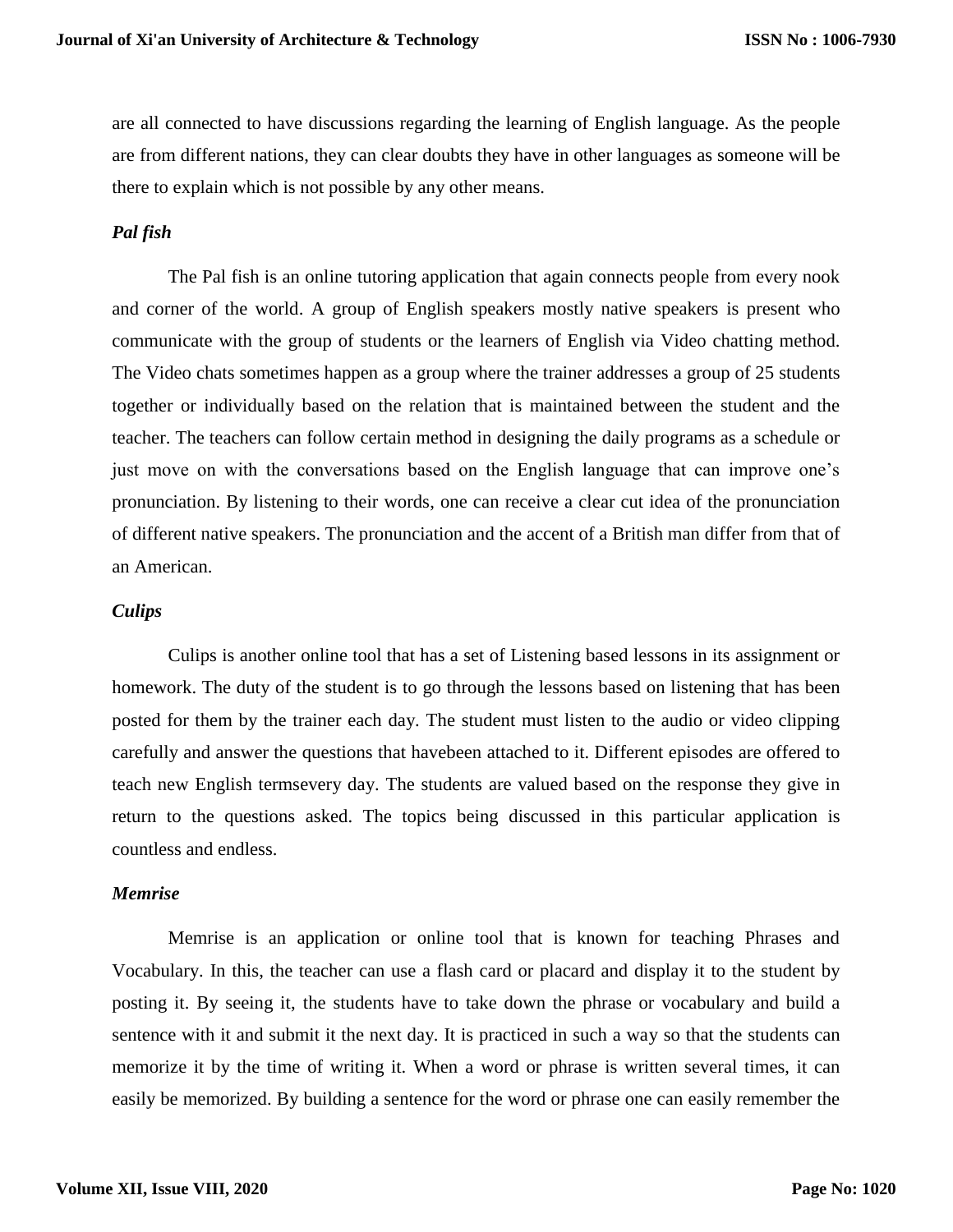meaning of the word. The students can also bring in alternate words while practicing the given words so that a number of words can be used during their communication.

#### *ClassDojo*

This application helps in teaching English language to the students by preparing a format beforehand. In this, trainers prepare in advance the task of the day and give instructions to the students to carry out the task. The trainers discuss the portion with the parents by sending them notifications so that the parents can make sure whether their ward has submitted the task of the day. Having a task each day makes the students to search for or gather information so that they would be able to complete the task perfectly.

#### *Cambly*

This online application helps in connecting the English language learners from different parts of the world with the trainers who are native speakers of English. They form a group and the trainers can assign certain class hours during which all the students and other trainers take part. The trainers can teach the language in group or individually. If a trainer has any doubt at the moment of teaching, other trainers can help that person immediately as they are present in group as listeners. This application is very simple and convenient to use.

# *Google Classroom*

This is an online tool in which the teachers and students feel connected. It helps a lot in teaching the students by posting the materials needed for the learning process. The teachers can track the students' movement in learning process by posting the assignment and homework. The students are advised to do the assignment and submit it before the due date. Also marks are awarded based on their performance. This Google Classroom application is accessible from all devices at any time and at any place. This application also improves effective communication and shares the message quickly. This application also quickens the assignment process and can be sent to the teachers for evaluation. The teachers can get effective feedback from the students once the process of teaching is finished. This application has the commenting section or the comment box in which one can comment on the post. It is more secure than any other application and keeps a record of the conversation in private. This application needs no paper and therefore there is no risk in printing or handing out written works.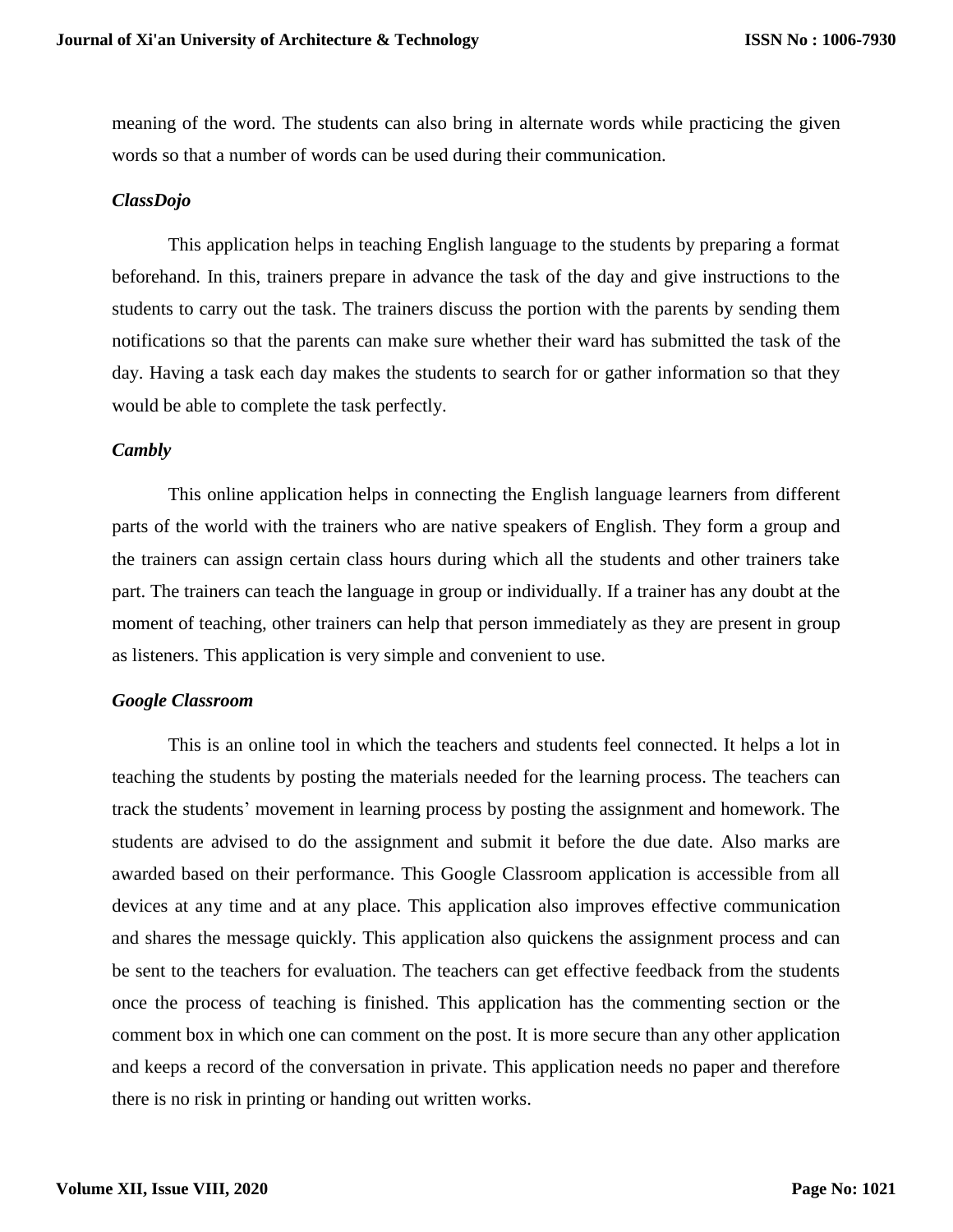# *Amazon Kindle*

This is for reading by which one can develop both reading and communication skills. People can make use of this application as vocabulary builder through which one can learn a lot of new words. People with good reading habit are always referred to as storehouse of words, who keep a lot of new words in stock. When learners are well versed in vocabulary, they cangain the confidence to speak in English. The learners might be motivated to read a lot of books by getting themselves into this application. Nowadays the Amazon Kindle has provided audios to which one can listen to and get the proper pronunciation of those new words. This practice also enhances the social learning among people.

# **Conclusion**

The importance of English is explained in each and every online tool that motivates the student to learn such a language with higher demand. The Online tools also help the students in their career programs by giving them notifications regarding the Job offers and certain YouTube videos are meant for motivating the students to take part in the interviews. The language learning tips are made by the YouTubers in the form of Videos with certain illustrations that is easily stored in the brain of the learners. The teachers also take a lot of efforts in bringing the modern method of teaching. The online classes are more prevalent these days because of the Pandemic Disease and people are trying to get acquainted with the new method. People must understand that in a way or other they have to change themselves one day because of the technology. Even in the normal life, the people try to use the Online Banking method, Google Pay etc. which are more convenient these days. Even the electricity bill is paid through Online. One cannot blame the Government authorities and tell them that the facilities are not provided to make the online payment. People are trying their best to adapt themselves to the current situation. The same is applicable in the field of education and one must use the modern gadgets for easy learning. The Online tools help the students in learning the Language like a native speaker.

# **References**

1. Balaaco, B and Truscello, D. "TESOL Technology: New Opportunities for Learning Styles and Strategies with computers". *TESOL Journal*, vol. 1, 1996, pp.1-25.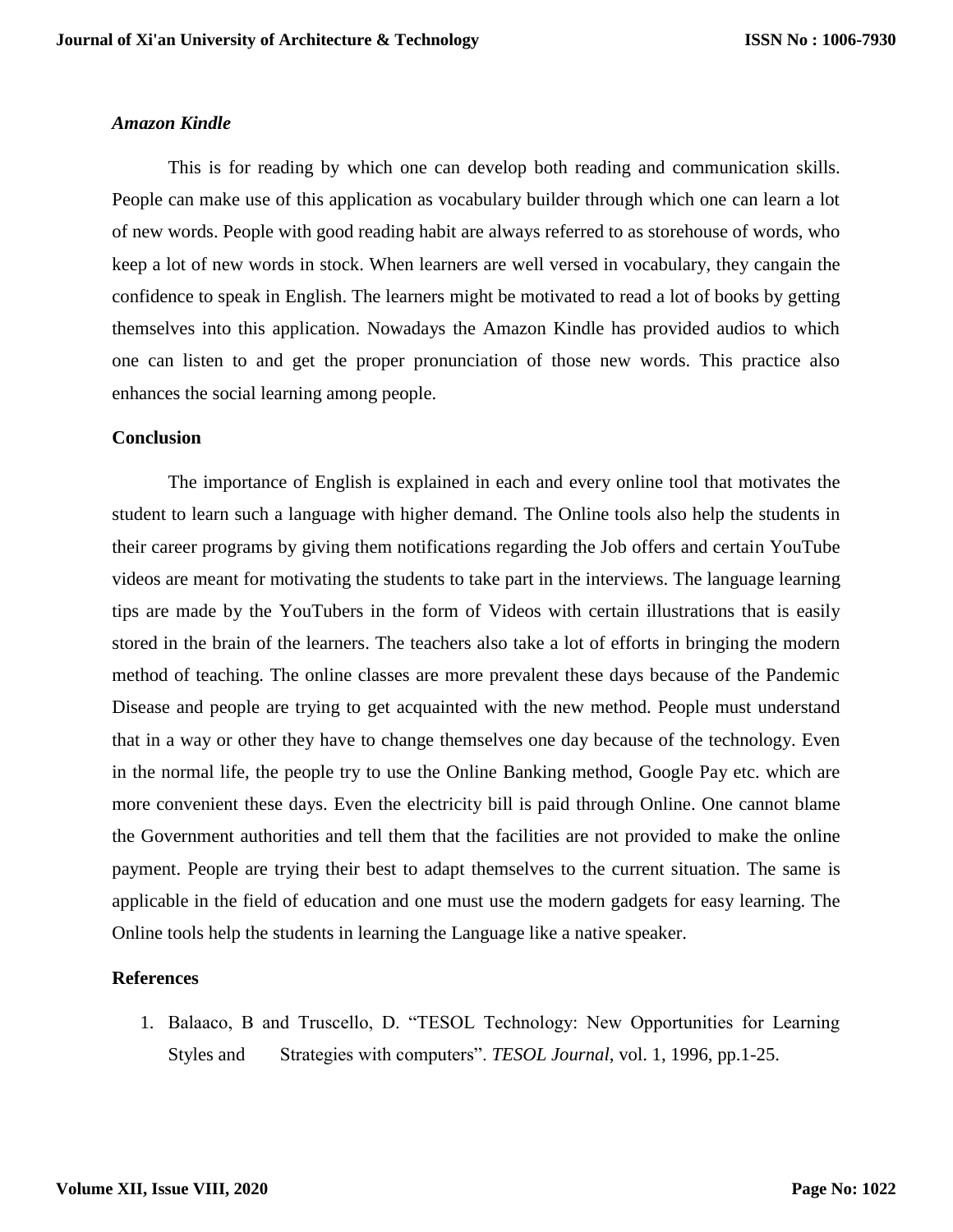- 2. Chandrasegran and Kong. "Stance taking and Stance-support in students". Online Forum Discussion. *Linguistics and Education.* vol. 17, no.4, May, 2006. pp. 374-392.
- 3. Cheng, D. and Wong, H.W. "Measuring Teacher Beliefs About Alternative Curriculum Designs". *The Curriculum Journal.* vol.13, no. 2, March. 2002, pp. 225- 248.
- 4. Coyle, D. "The next stage? Is there a Future for the Present? The legacy of the Communicative approach". *Francophonie,* no.19, pp.13-16.
- 5. Damon, W. and E. Phelps. "Critical distinctions among three approaches to peer education *International Journal of Educational Research*. vol. 13, no. 1, 1989, pp. 9-19.
- 6. Delbio A, Dr. M. Ilankumaran, "Learner Centred Psychological Principles in Acquiring the Second Language" The International Journal of Analytical and Experimental Modal Analysis (IJAEMA) UGC CARE listed Journal, vol. XII, no. VII, July, 2020, pp. 227- 235, ISSN-0886-9367 (Online)
- 7. Delbio A, Dr. M. Ilankumaran, "Methods of Second Language Teaching And Learning" The International Journal of Analytical and Experimental Modal Analysis (IJAEMA) UGC CARE listed Journal, vol. XII, no. VII, July, 2020, pp. 236-243, ISSN-0886-9367 (Online)
- 8. Delbio A, Dr. M. Ilankumaran, "Paradigms of Second Language Acquisition: A Neurolinguistic Perspective" International Journal of Recent Technology and Engineering (IJRTE) (Scopus Indexed) with IF 5.92, vol.8 no 1C2, May 2019, pp. 1019- 1024, ISSN: 2277-3878
- 9. Delbio A, Dr. R. Abilasha, Dr. M. Ilankumaran, "Second Language Acquisition and Mother Tongue Influence of English Language Learners – A Psycho Analytic Approach" International Journal of Engineering and Technology (IJET) (Scopus Indexed), vol.7 no 4.36, Nov. 2018, pp. 497-500, ISSN: 2227-524X
- 10. Delbio A., Dr. M. Ilankumaran, Dr. R. Abilasha, "Empowering the Learners with Second Language Skills through Psychological Aspects" International Journal of Recent Technology and Engineering(IJRTE) (Scopus Indexed) with IF 5.92, vol.8 no 1C2, May 2019, pp. 1025-1031, ISSN: 2277-3878
- 11. Delbio. A, Dr. M. Ilankumaran, "Second Language Acquisition Through Neurolinguistic Programing: A Psychoanalytic Approach" International Journal of Engineering and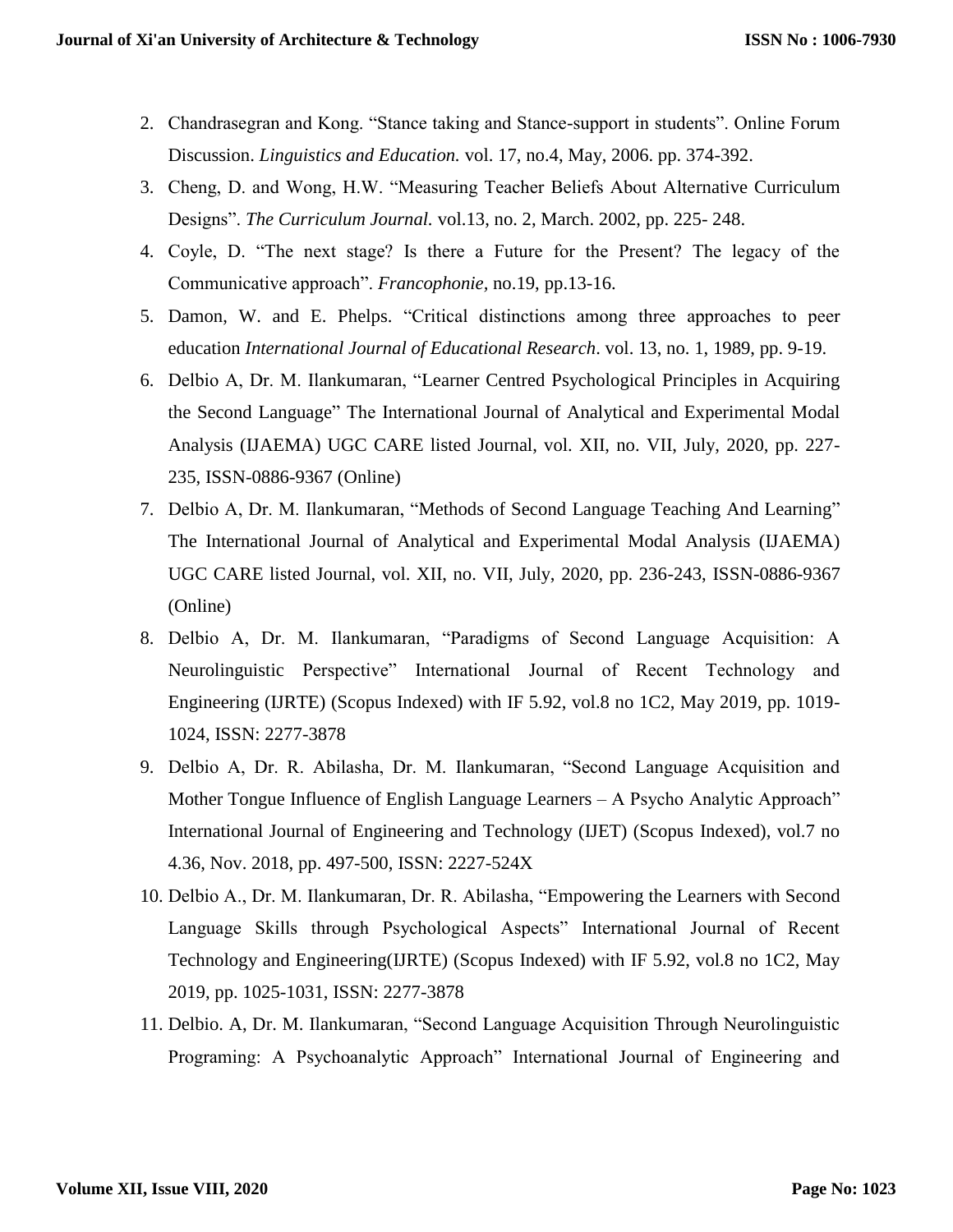Technology (IJET) (Scopus Indexed), vol.7 no 4.36, Nov. 2018, pp. 624-629, ISSN: 2227-524X

- 12. Dr. M. Ilankumaran, S. Sreena. "Types of Communication Skills and the Ways and Meansto Enhance Them". *International Journal of English Language and Literature in Humanities.* (IJELLH). Vol.6, no. 4, April.2018, pp. 492-498.
- 13. Dr. M. Illankumaran, Dr. R. Abilasha. "Incarnation of ICT in English Language Teaching". *Research Journal of English Language and Literature.* (RJELAL). vol.2, no.4, 2014, pp.57-65.
- *14.* Dr. M. Illankumaran, Dr. R. Abilasha. "The Role of Media in Enhancing Communicative Competence of the Learners at Tertiary Level – An Analytical Study". *International Journal of Engineering and Technology (IJET) (Scopus Indexed).* vol.7, no.4.36, November. 2018, pp. 655- 659.
- 15. Dr. R. Abilasha, Dr. M. Ilankumaran, "A Dynamic Change in The System of Education Owing to The Pandemic Episode - A Study on Post Covid-19 Lockdown in Indian Context" The International Journal of Analytical and Experimental Modal Analysis (IJAEMA) UGC CARE listed Journal, vol. XII, no. VII, July, 2020, pp. 170-176, ISSN-0886-9367 (Online)
- 16. Dr. R. Abilasha, Dr. M. Ilankumaran, "Business English: The Quintessence of the Corporate World" International Journal of Engineering and Technology (IJET) (Scopus Indexed), vol.7 no 4.36, Nov. 2018, pp. 608-612, ISSN: 2227-524X
- 17. Dr. R. Abilasha, Dr. M. Ilankumaran, "The Role of Media in Enhancing Communicative Competence of the Learners at Tertiary Level – An Analytical Study" International Journal of Engineering and Technology (IJET) (Scopus Indexed), vol.7 no 4.36, Nov. 2018, pp. 655-659, ISSN: 2227-524X
- 18. Elley, Warwick. "Conclusion: What have we Learned?".*International Journal of Educational Research.* vol.35, no. 1, June, 2001.pp. 237-246.
- 19. G. Alamelu, Dr. M. Ilankumaran, "Optimizing Second Language Learning in Engineering Classrooms by Implementing Activity Based Instruction and Spaced Repetition System" The International Journal of Analytical and Experimental Modal Analysis (IJAEMA) UGC CARE listed Journal, vol. XII, no. VII, July, 2020, pp. 200- 207, ISSN-0886-9367 (Online)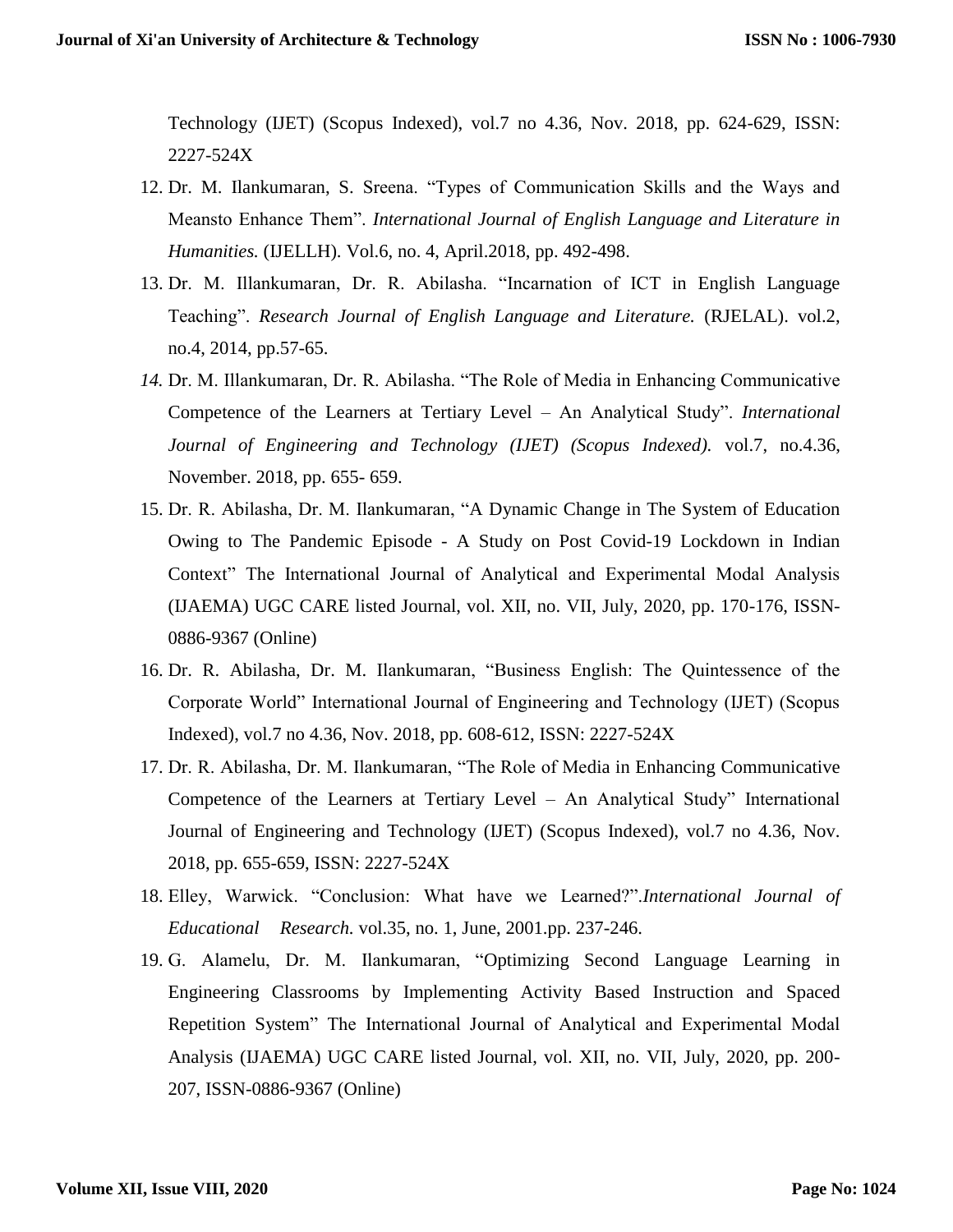- 20. G. Alamelu, Dr. M. Ilankumaran, "The Effects of Reinforced Learning in Language Acquisition and Cognitive Process: A Study" International Journal of Recent Technology and Engineering(IJRTE) (Scopus Indexed) with IF 5.92, vol.8 no 1C2, May 2019, pp. 1014-1018, ISSN: 2277-3878
- 21. G. Alamelu, Dr. M. Ilankumaran, "Written Language Versus Spoken Language: A Comparative Study" The International Journal of Analytical and Experimental Modal Analysis (IJAEMA) UGC CARE listed Journal, vol. XII, no. VII, July, 2020, pp. 185- 194, ISSN-0886-9367 (Online)
- 22. K. JeyaGowri, Dr. M. Ilankumaran, "The Role of Students in Transition from School to College: Different Challenges in ELT" International Journal of Engineering and Technology (IJET) (Scopus Indexed), vol.7 no 4.36, Nov. 2018, pp. 630-635, ISSN: 2227-524X
- 23. K. JeyaGowri, Dr. M. Ilankumaran, Dr. R. Abilasha, "Teaching Activities Enhance Speaking Skills: A Study based on Transitional Students in Tamil Nadu" International Journal of Recent Technology and Engineering (IJRTE) (Scopus Indexed) with IF 5.92, vol.8 no 1C2, May 2019, pp. 1032-1038, ISSN: 2277-3878
- 24. K. JeyaGowri, Dr. R. Abilasha, Dr. M. Ilankumaran, "Enriching Cognizance at the Tertiary Level Students During Transition" International Journal of Engineering and Technology (IJET) (Scopus Indexed), vol.7 no 4.36, Nov. 2018, pp. 665-668, ISSN: 2227-524X
- 25. P. Deepa, Dr. M. Ilankumaran, "Teaching Poetry Enhances Speaking Skills An Analysis based on Select Poems" International Journal of Engineering and Technology (IJET) (Scopus Indexed), vol.7 no 4.36, Nov. 2018, pp. 619-623, ISSN: 2227-524X
- 26. Raju, Nikhitha, Joshith V.P. "Adversities and Obstacles in learning English as a SecondLanguage in Indian Context". *International Journal of Advanced Educational Research,* vol.2, no.4, July. 2017, pp. 40-57.
- 27. Rana, Prajesh SJB. "Education and the Use of Technology". *Republica The Week.*23, vol.2,no.12, August. 2013, pp.12-15.
- 28. S. SajnaBeevi, R. Abilasha, Dr. M. Ilankumaran, "Neurolinguistic Factors in English Language Learning: A Cognitive based Study " International Journal of Recent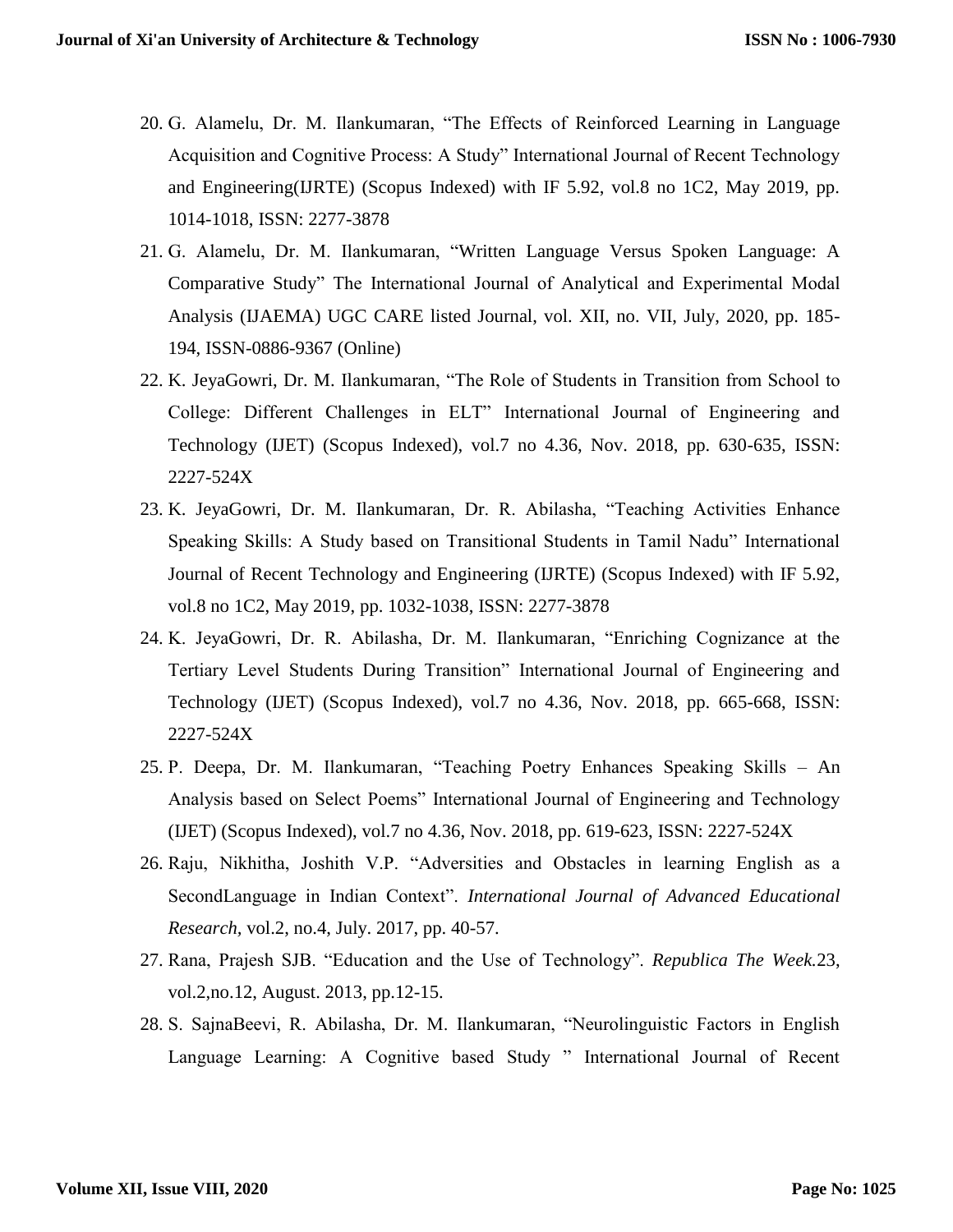Technology and Engineering(IJRTE) (Scopus Indexed) with IF 5.92, vol.8 no 1C2, May 2019, pp. 1051-1058, ISSN: 2277-3878

- 29. S. Sreena, Dr. M. Ilankumaran, "Action Plans for The Teachers to Achieve The Goal of Speaking Skills of The Learners in an ELT Classroom" The International Journal of Analytical and Experimental Modal Analysis (IJAEMA) UGC CARE listed Journal, vol. XII, no. VII, July, 2020, pp. 106-112, ISSN-0886-9367 (Online)
- 30. S. Sreena, Dr. M. Ilankumaran, "Developing Productive Skills through Receptive Skills A Cognitive Approach" International Journal of Engineering and Technology (IJET) (Scopus Indexed), vol.7 no 4.36, Nov. 2018, pp. 669-673, ISSN: 2227-524X
- 31. S. Sreena, Dr. M. Ilankumaran, "Developmental Speaking as A Strategy to Enhance Communicative Skills – A Cognitive Based Approach" International Journal of Engineering and Technology (IJET) (Scopus Indexed), vol.7 no 4.36, Nov. 2018, pp. 613-618, ISSN: 2227-524X
- 32. S. Sreena, Dr. M. Ilankumaran, "Learning Strategies for Cognitive Development to Enhance the Speaking Skills in Second Language" International Journal of Recent Technology and Engineering (IJRTE) (Scopus Indexed) with IF 5.92, vol.8 no 1C2, May 2019, pp. 1045-1050, ISSN: 2277-3878
- 33. S. Sreena, Dr. M. Ilankumaran, "The Basic Priniciples of Speaking Techniques: A Study based on the Types of Performance in a Classroom" International Journal of Recent Technology and Engineering (IJRTE) (Scopus Indexed) with IF 5.92, vol.8 no 1C2, May 2019, pp. 1059-1065, ISSN: 2277-3878
- 34. Thompson, G. "Some Misconceptions about Communicative Language Teaching. *ELT Journal*.vol.50, no.1, April, 1996. pp. 9-15.
- 35. V. J. Vinita, Dr. M. Ilankumaran, "Language Teaching through Pedagogic Model of CBI: An Overview with Reference to Secondary Level Students" International Journal of Recent Technology and Engineering(IJRTE) (Scopus Indexed) with IF 5.92, vol.8 no 1C2, May 2019, pp. 1008-1013, ISSN: 2277-3878
- 36. Vinita V.J, Dr. M. Ilankumaran, "Embedding Prosody and Pragmatics in Content-Based Instruction for an Effective Oral Skills in Second Language Learning" The International Journal of Analytical and Experimental Modal Analysis (IJAEMA) UGC CARE listed Journal, vol. XII, no. VII, July, 2020, pp. 156-163, ISSN-0886-9367 (Online)